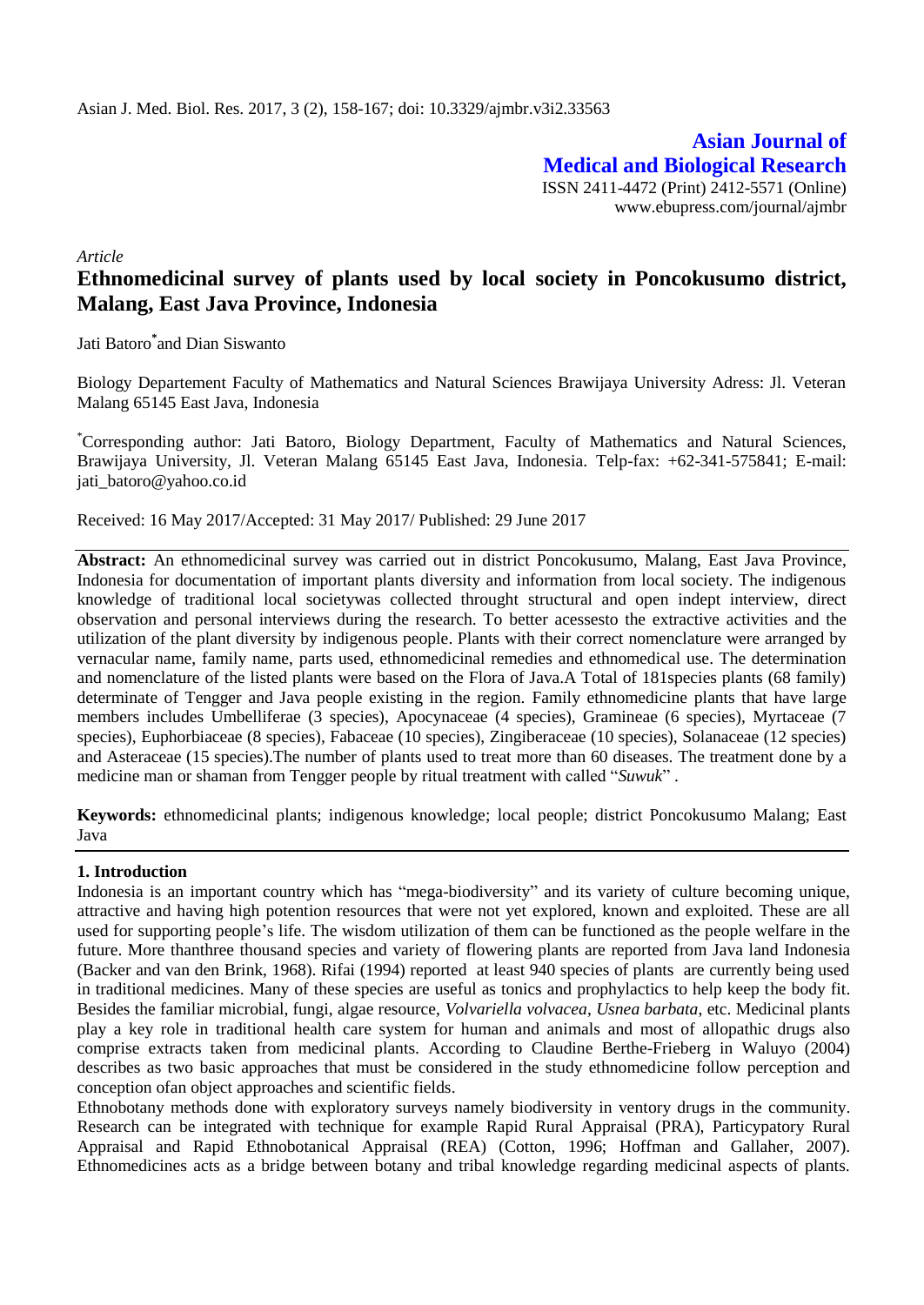Tengger people added good knowledge and important ancient source of information on medicinal plants. The modern literature has further added to our knowledge regarding plant-based remedies.

The total area of the district Poncokusumo is 209.888 hectare, and has 4 villages. Tengger people in district Poncokusumo involved five villages viz Poncokusumo, Pandansari, Duwet, Gubuklakah and Ngadas and Java people has 2 villages namely Wringinanom and Sumberejo (Stibbe and Uhlenbeck, 1921; Batoro, 2015). In the east by the Senduro district, in the south by the Wajak district, in the north by the Tajinan district, and in the west by the Tumpang district (Fig. 1A). The district Poncokusumotemperature between 10°C -22°Cand has latitudes between 700 m dpl – 1800 m dpl. In the Ngadas village (inclave) is Tengger people bounded Bromo Tengger Semeru National Park (BTSNP) (Fig. 1B).To protect the importance of medicinal flora Tengger people in district Poncokusumo Malang, Province East Java Indonesia conservation must be realize. This study was arranged to document and collect ethnomedicinaltibb and ethnomedicinal knowledge about the wild plants and agricultural of Poncokusumo distric–Malang city.

## **2. Materials and Methods**

## **2.1. Preservation and sample collection**

The research were arranged in order to collect information about the Ethnomedicinal tibb and ethnomedicinal uses of plants by the Tengger and Java people during 2013-2015 in district Poncokusumo Malang, East Java, Indonesia. Standard methods were followed with regard for collection of plant materials, drying, mounting, preparation and preservation of plant specimens.Herbarium specimens of medicinal plants in triplicates were collected, prepared and determinated. Plant spesimens collected identificated, preseved and mounted were deposited in Herbarium of Brawijaya University (H. Bio Unibraw) Malang, East Java, Indonesia.This study concerning about local people's knowledge about medicine (Ethnomedicine) in Poncokusumo district, Malang, East Java, Indonesia.

Plants with their correct nomenclature were arranged alphabetically by local name, scientific name, family name, ethnomedicinaltibb and ethnomedicinal uses. The determination and nomenclature of the listed plants were based on the Flora of Java (Backer and van den Brink, 1968; Chinery, 1982; De Vogel, 1987).



**Figure 1.A. Map of district Poncokusumo Malang, East Java and locations of study sites (TAMAN NASIONAL BROMO TENGGER SEMERU is mentioned as Bromo Tengger National Park (BTS NP) in this paper). B. Ngadas village is an inclave Village in Bromo Tengger National Park (BTS NP).**

## **2.2. Ethnomedicinal knowledge**

A questionnaire method was adopted for documentation of ethnomedicinal knowledge Tengger society. The interviews were carried out from local community to document botany local name and ethnomedicinal uses. About 42 informants have been interviewed on random base (Cotton, 1996; Sheil *et al*., 2004; Waluyo, 2004). The indigenous medicinal plants having traditional knowledge (perception and conception) of utilization among the Tengger and Java societyhave been selected as reference speciments herbarium.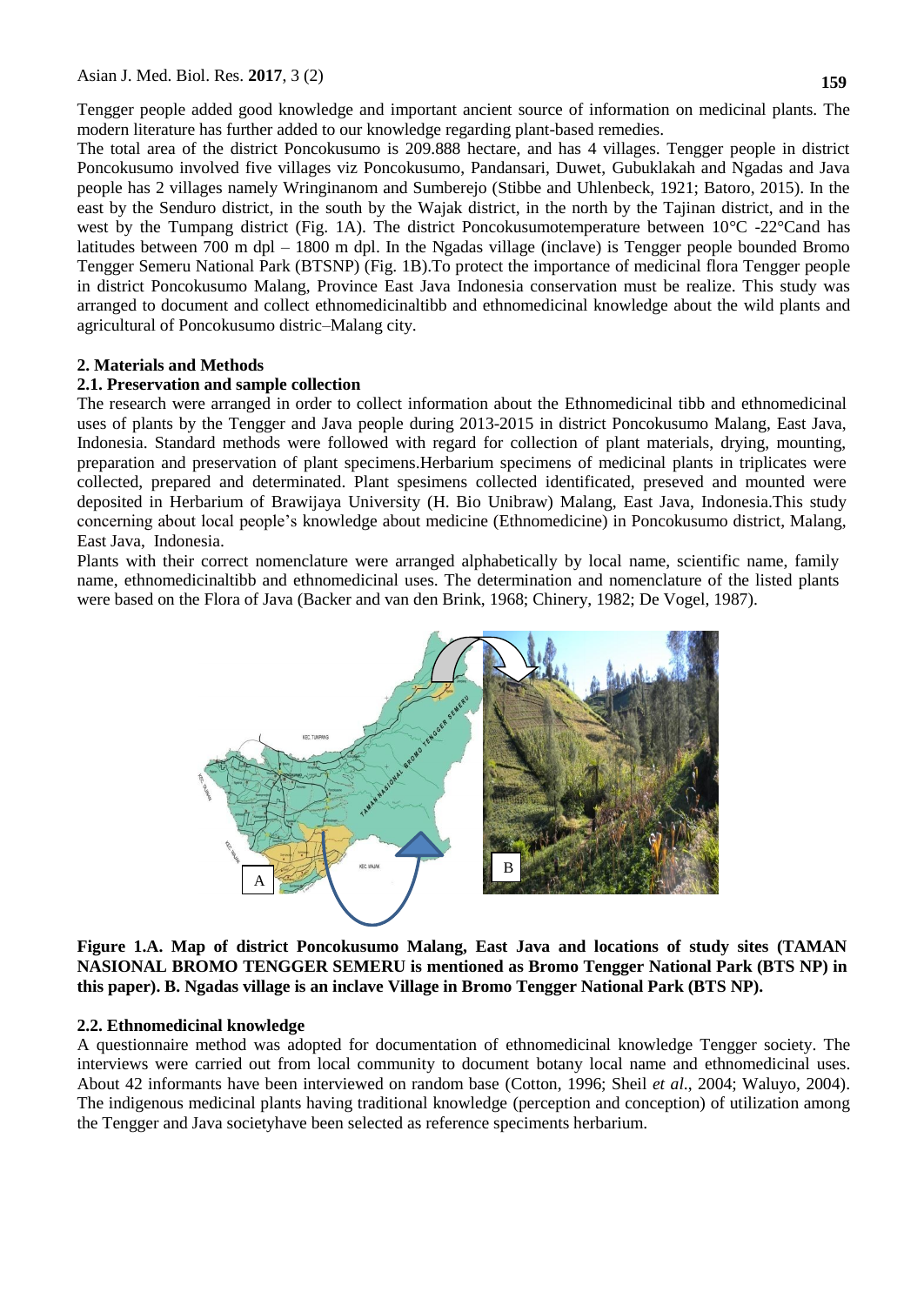## **3. Results and Discussion**

During the present study, ethnomedicinal data on 181 plant species was collected and preserved at Herbarium of Brawijaya University (H Bio Unibraw) (Table 1). From the total colected ethnomedical plants belonging to150 genera and 66 families which were recorded. Information regarding their vernacular name, botanical name, family, part used and their ethnomedicinal uses are listed below starting with local name, scientific name and family name, part used and Ethomedicinal uses.

|         |  |  | Table 1. Presentage of life form of ethnomedicinal plant use by local people district Poncokusumo |  |  |  |  |
|---------|--|--|---------------------------------------------------------------------------------------------------|--|--|--|--|
| Malang. |  |  |                                                                                                   |  |  |  |  |

| No | Local name   | <b>Scientific name</b>          | Family       | Parts used        | <b>Ethnomedicinal uses</b>                                |
|----|--------------|---------------------------------|--------------|-------------------|-----------------------------------------------------------|
| 1  | Aseman       | Achiranthes                     | Amaranthace  | Young stem, leaf  | Kidney problems and                                       |
|    |              | bidentata Bl.                   | ae           |                   | cough, inflamations,                                      |
|    |              |                                 |              |                   | gonorrhea, headache                                       |
| 2  | Bayam        | Amaranthus hybridus             | Amaranthace  | Young stem, leaf  | Vitality, inflamations, piles,                            |
|    |              | L.                              | ae           |                   | gonorrhea, hipertension and skin                          |
|    |              |                                 |              |                   | allergies                                                 |
| 3  | Mangga       | Mangifera indica L.             | Anacardiacea | Fruit             | Stomach acidity and skin                                  |
|    |              | cv. Manalagi                    | e            |                   | allergy, hemorrhoid                                       |
| 4  | Mangga       | Mangifera indica L.             | Anacardiacea | Leaf, friut       | Ear ache, hemorrhoid, vomiting                            |
|    |              | cv. Gadung                      | e            |                   |                                                           |
| 5  | Sirsat       | Annona muricata L.              | Annonaceae   | Leaf, fruit       | Reumatik, hypertension, skin                              |
|    |              |                                 |              |                   | diseases &helminthiasis                                   |
| 6  | Srikoyo      | Annona squamosa L.              | Annonaceae   | Fruit             | Reumatik, hemorrhoid                                      |
| 7  | Kenongo      | Cananga odorata                 | Annonaceae   | Flower, leaf      | Ritual, obsession, hair oil                               |
|    |              | Hook.f.& Th.                    |              |                   |                                                           |
| 8  | Sledri       | Apium graviolens L.             | Apiaceae     | Yung stem, leaf,  | Hypertension, the smell of                                |
|    |              |                                 |              | fruit             | sweat, foodflavoring, headache                            |
| 9  | Calingan     | Centela asiatica Urb.           | Apiaceae     | Whole plant       | Cough, urinary, stones                                    |
| 10 | Tumbar       | Coriandrum sativum              | Apiaceae     | Fruit             | Cold, stimulan                                            |
|    |              | L.                              |              |                   |                                                           |
| 11 | Wortel       | Daucus carota L.                | Apiaceae     | Whole plant       | Sprue, eye treatment                                      |
| 12 | Pule         | Alstonia shcolaris              | Apocynaceae  | Stem              | Injury, headaches                                         |
|    |              | R.Br.                           |              |                   |                                                           |
| 13 | Pulosari     | Alyxia reinwardii L.            | Apocynaceae  | Leaf, fruit, stem | In the treatment of asthma.                               |
| 14 | Ampet        | Astronia macrophilla            | Apocynaceae  | <b>Stem</b>       | Dysentery                                                 |
|    |              | L.                              |              |                   |                                                           |
| 15 | Tapak doro   | Catharanthus roseus             | Apocynaceae  | Young stem, leaf, | Diabetes mellitus                                         |
|    |              | $(L.)$ G.Don.                   |              | flower            |                                                           |
| 16 | Dringu       | Acorus calamus L.               | Araceae      | Leaf, rhizome     | Asthma, cough tuberculosis,                               |
|    |              |                                 |              |                   | bloated                                                   |
| 17 | Mbote        | Calocasia esculentum<br>Schott. | Araceae      | Stem              | It is effective against cancer<br>and cure mouth and feet |
|    |              |                                 |              |                   | diseases, sleep                                           |
| 18 | Bentul       | Xanthosoma                      | Araceae      | Stem              | Vitality                                                  |
|    |              | violacium Schott                |              |                   |                                                           |
| 19 | Sangit       | Eryngium foetidum L.            | Araliaceae   | Whole plant       | Diabetes mellitus                                         |
| 20 | Cakar kucing | Polyscias fructicosa            | Araliaceae   | leaf              | Vitality                                                  |
|    |              | (L.) Harms.                     |              |                   |                                                           |
| 21 | Aren         | Arenga pinnata                  | Arecaceae    | fruit             | Hypertension and skin allergies                           |
|    |              | (Wurm.) Merr.                   |              |                   |                                                           |
| 22 | Rotan        | Calamus javensis Bl.            | Arecaceae    | Young stem        | Dysentery                                                 |
|    |              |                                 |              | (umbut)           |                                                           |
| 23 | Klopo        | Cocos nucifera L.               | Arecaceae    | Fruit, water      | Soap, margarine                                           |
| 24 | Piji         | Pinanga coronata                | Arecaceae    | Young stem        | Dysentery, ritual Tengger                                 |
|    |              | (Bl.ex Mart.) Bl.               |              | (umbut)           |                                                           |
| 25 | Salak        | Sallaca edulis Reinw            | Arecaceae    | Fruit             | Dysentery                                                 |
| 26 | Jambe/pinan  | Areca catechu L.                | Arecaceae    | Young stem, fruit | Protection of teeth, dysentery,                           |
|    | g            |                                 |              |                   | cosmetic, wormy                                           |
| 27 | Bandotan     | Ageratum sp.                    | Asteraceae   | Whole plant       | Toxic                                                     |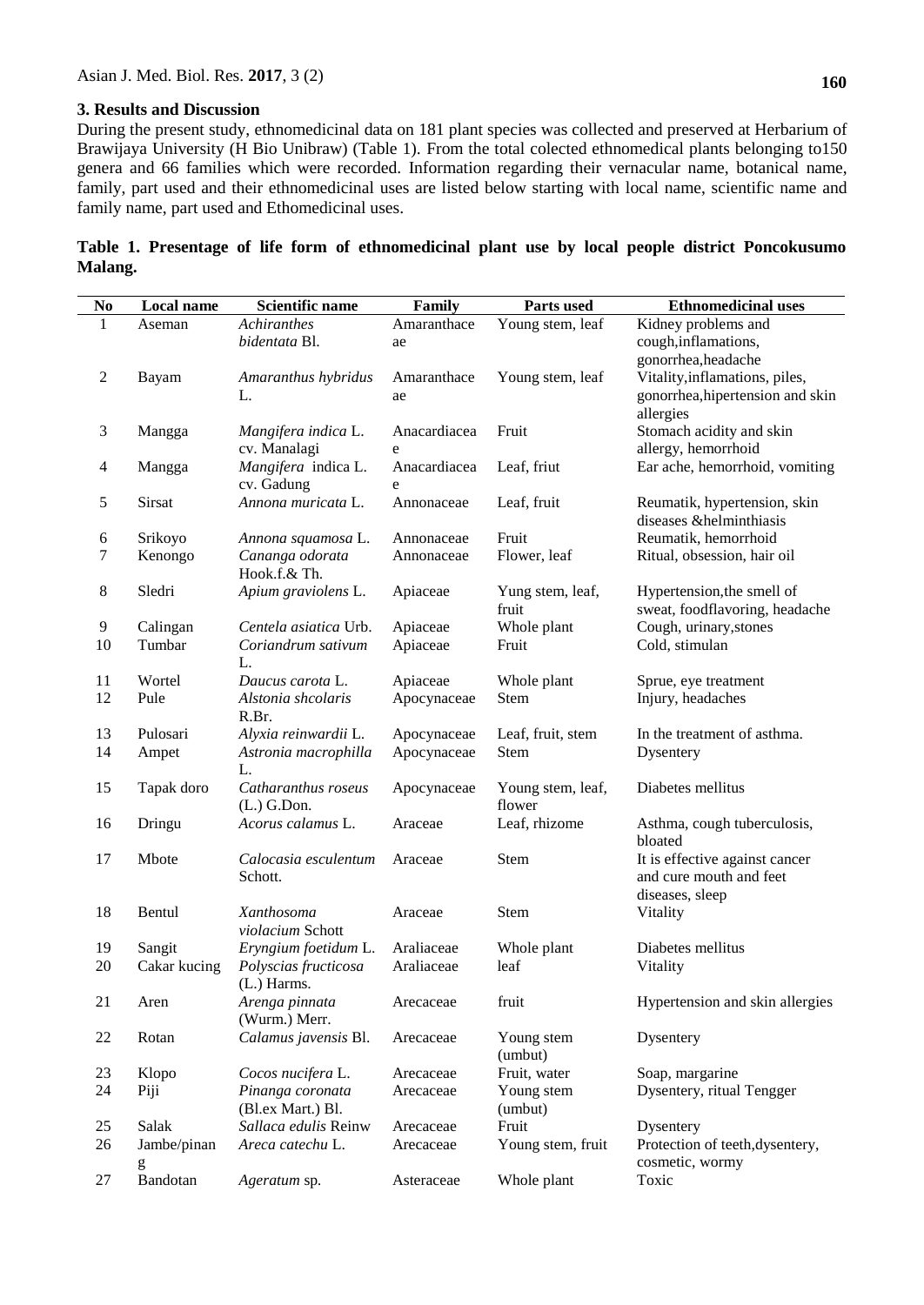| 28 | Wedusan                | Ageratum conyzoides<br>L.                             | Asteraceae          | Whole plant                | Facilitatingurine, tumor, cancer                                                                      |
|----|------------------------|-------------------------------------------------------|---------------------|----------------------------|-------------------------------------------------------------------------------------------------------|
| 29 | Tanalayu               | Anaphalis javanica<br>(Reinw.) Schulzh.;              | Asteraceae          | Whole plant                | Ritual (petra)                                                                                        |
| 30 | Tanalayu               | Anaphalis longifolia<br>$(Bl.)$ DC                    | Asteraceae          | Whole plant                | Ritual (petra)                                                                                        |
| 31 | Tiu                    | Emilia sonchifolia<br>$(L.)$ DC                       | Asteraceae          | Latex leaf, flower         | Icth, wound                                                                                           |
| 32 | Kerinyu                | Eupatorium<br>inulifolium H.B.k                       | Asteraceae          | Whole plant                | Toxic/leaf paste applied to<br>treat allergy, athlete's foot and<br>ringworm.                         |
| 33 | Putihan                | Eupatorium<br>odoratum L.f.                           | Asteraceae          | Whole plant                | Toxic                                                                                                 |
| 34 | Tehan                  | Eupatorium riparium<br>Reg.                           | Asteraceae          | Leaf                       | Toxic                                                                                                 |
| 35 | Berokan                | Eupatorium<br>triplinerve M.Vahl                      | Asteraceae          | Whole plant                | Toxic                                                                                                 |
| 36 | Pusek                  | Gynura procumbens<br>(Lour.) Merr.                    | Asteraceae          | Whole plant                | Itchdrug                                                                                              |
| 37 | Menjari                | Sonchus javanicus<br>Jungh.                           | Asteraceae          | Whole plant,<br>latex      | Itch, dewormingdrugs                                                                                  |
| 38 | Nyamu/paita<br>n/liyer | Tithonia diversifolia<br>Gray                         | Asteraceae          | Whole plant                | Toxic, stimulants                                                                                     |
| 39 | Kuningan               | Widelia montana<br>(Bl.) Boerl                        | Asteraceae          | Leaf, flowers              | Inflammations, asthma and<br>diseases.                                                                |
| 40 | Ganjan                 | Artemisia vulgaris L.                                 | Asteraceae          | Leaf                       | Toxic                                                                                                 |
| 41 | Sempretan              | Bidens pilosa L.                                      | Asteraceae          | Radix                      | Asthma, reumatic, vitality                                                                            |
| 42 | Jamur kuping           | Auricularia                                           | Auriculariaceae     | Fruit                      | Vitality                                                                                              |
|    |                        | polystrica<br>(Montagne)<br>Saccardo.                 |                     |                            |                                                                                                       |
| 43 | Binahong               | Basella rubra L.                                      | Basellaceae         | Young stem, leaf           | Wound                                                                                                 |
| 44 | Durian                 | Durio zibethinus<br>Murray                            | Bombaceae           | Fruit                      | Hypertension, vitality                                                                                |
| 45 | Sawi                   | Brassica juncea<br>Cosson                             | <b>Brassicaceae</b> | Leaf                       | Wounds, earaches and ulcers.<br>The seeds are anthelmintic,<br>carminative, stimulant and<br>vesicant |
| 46 | Kobis                  | Brassica oleracea L.                                  | <b>Brassicaceae</b> | Leaf                       | Wounds, earaches and<br>ulcers, the seeds are<br>anthelmintic, carminative,<br>stimulant and vesicant |
| 47 | Lobak                  | Rhapanus sativus L.                                   | <b>Brassicaceae</b> | Leaf, flower               | Gout, flatulence, a bee sting                                                                         |
| 48 | <b>Nanas</b>           | Ananas comusus<br>Merr.                               | <b>Bromeliaceae</b> | Young fruit                | Used for abortion.                                                                                    |
| 49 | Tepung otot            | Plantago mayor L.                                     | Campanulaceae       | Whole plant:<br>leaf, seed | Sprained, diabetes mellitus,<br>herbs                                                                 |
| 50 | Kates                  | Carica papaya L.                                      | Caricaceae          | Leaf, fruit                | Vitality, hemorrhoid                                                                                  |
| 51 | Srikaya                | Carica pubescent L.                                   | Caricaceae          | Fruit                      | Vitality, hemorrhoid                                                                                  |
| 52 | Cemara                 | Casuarina                                             | Casuarinaceae       | Stem (ash)                 | Dysentery                                                                                             |
|    | gunung                 | junghuhniana L.                                       |                     |                            |                                                                                                       |
|    |                        |                                                       |                     |                            |                                                                                                       |
| 53 | Tirem                  | Solanum sp.                                           | Convolvulaceae      | Leaf                       | Vitality, stimulans, headaches                                                                        |
| 54 | Timun                  | Cucumis sativus L.                                    | Cucurbitaceae       | Fruit                      | Hypertention, skin allergies                                                                          |
| 55 | Waluh                  | Cucurbita moschata<br>(Duch.ex Lam.)<br>Duch.ex Poir. | Cucurbitaceae       | Fruit                      | Vitality                                                                                              |
| 56 | Pare                   | Mimordica charantia<br>L.                             | Cucurbitaceae       | Fruit                      | Vitality, stimulanmosquito<br>bites, headaches                                                        |
| 57 | Siyem                  | Sechium edule (Jacq.)<br>Swart                        | Cucurbitaceae       | Fruit                      | Infections, stomach problems                                                                          |
| 58 | Teki                   | Cyperus rotundus L.                                   | Cyperaceae          | Rhizomes                   | Dysentery and blood disorders,<br>headaches, tuberous,                                                |

**161**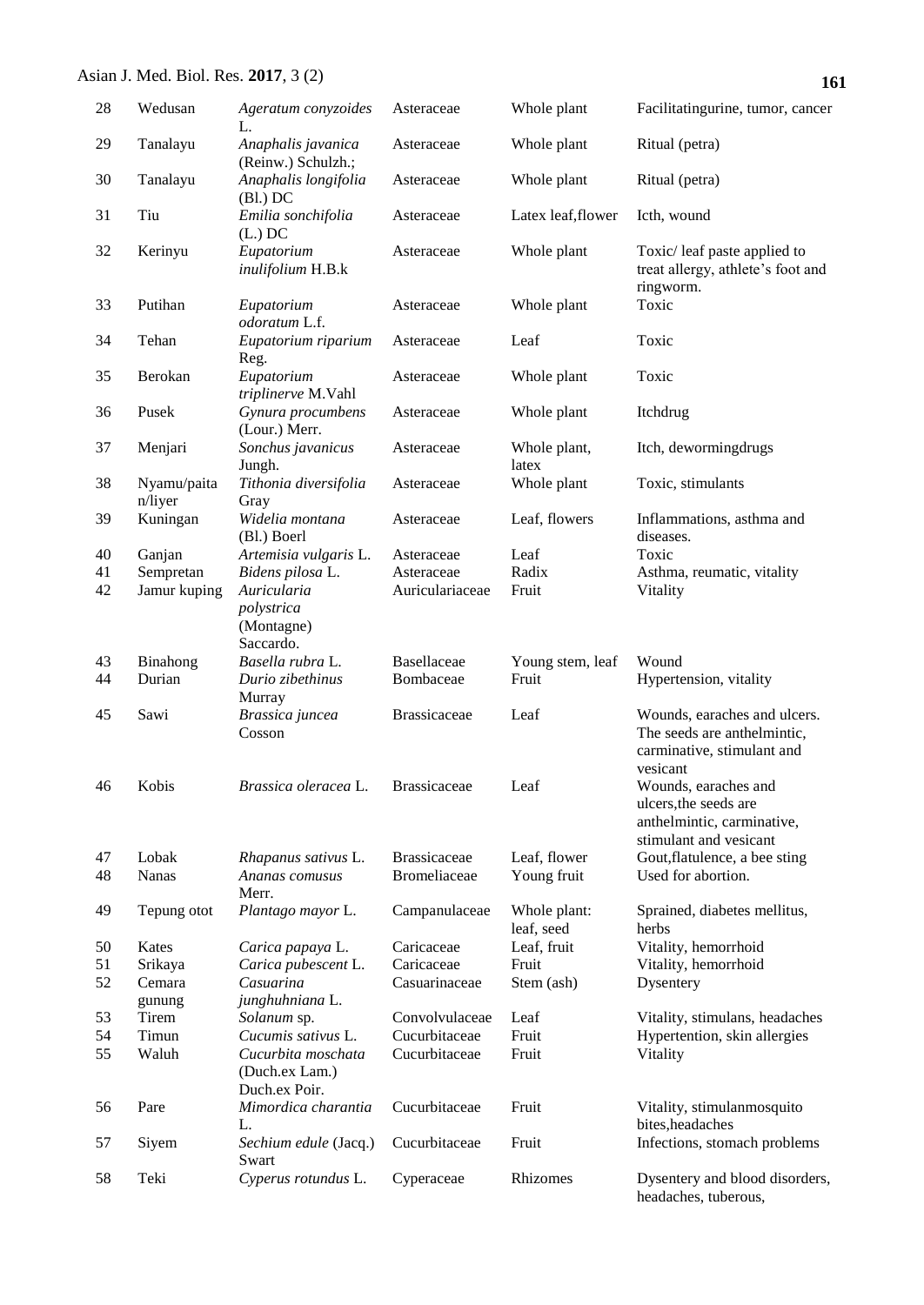| 59       | Kesemek               | Diospyros kaki L.                           | Ebenaceae                      | Fruit                             | indigestion, diarrhoea, cholera,<br>stomachic and diuretic<br>Vitality, hypertension                                                                     |
|----------|-----------------------|---------------------------------------------|--------------------------------|-----------------------------------|----------------------------------------------------------------------------------------------------------------------------------------------------------|
| 60       | Petungan              | Equisetum debile<br>Roxb.                   | Equisetaceae                   | Stem, leaf                        | Dysentry                                                                                                                                                 |
| 61       | <b>Buntut</b> tikus   | Acalypha indica L.                          | Euphorbiaceae                  | Leaf                              | <b>Bloated</b>                                                                                                                                           |
| 62       | Kemiri                | Aleruites moluccana<br>Willd                | Euphorbiaceae                  | Seed                              | Hairgrower, bumbu (seasoning)                                                                                                                            |
| 63       | Kontol<br>belang      | Euphorbia<br>pulcheimaL.                    | Euphorbiaceae                  | Whole plant,<br>latex             | Expectroant, used in bronchitis,<br>cough and asthma, toxic                                                                                              |
| 64       | Ketela<br>rambat      | Ipomoea batatas Poir                        | Euphorbiaceae                  | Stem, leaf                        | Colds                                                                                                                                                    |
| 65<br>66 | Jarak pagar<br>Jodium | Jatropa curcas L.<br>Jatropha multifida L.  | Euphorbiaceae<br>Euphorbiaceae | Latex, fruit<br>Latex (whole      | Protection of teeth, toxic<br>Cure wounds, toxic                                                                                                         |
| 67       | Pohong                | Manihot esculenta<br>Crantz.                | Euphorbiaceae                  | plant)<br>Root, leaf, tape        | Vitality, alkoholic, tape                                                                                                                                |
| 68       | Jarak kepyar          | Ricinus communis L.                         | Euphorbiaceae                  | Latex, seed<br>(whole plant)      | Toxic, protection of teeth, herbs<br>(seasoning)                                                                                                         |
| 69       | Klanding              | Albitzia lophanta<br>(Wild.) Bth.           | Fabaceae                       | Latex, fruit, seed                | Appetite wound, vitality                                                                                                                                 |
| 70       | Dadap                 | Erythrina variegata<br>L.                   | Fabaceae                       | Leaf                              | Flu remedy, colds                                                                                                                                        |
| 71       | Pronojiwo             | Euchresta horsfieldii<br>(Lesch.) Benn      | Fabaceae                       | Stem, seed                        | Vitality, gastric troubles,<br>impotence                                                                                                                 |
| 72       | Toro                  | Leucaena<br>leucacephala (Lamk.)<br>De Wit. | Fabaceae                       | Young leaf,<br>latex, fruit, seed | Itch, gastric pains, appetite,<br>protection of teeth                                                                                                    |
| 73       | Riwilkop              | Mimusa pudica L.                            | Fabaceae                       | Leaf                              | Gastric pains, protection of<br>teeth                                                                                                                    |
| 74       | Benguk                | Mucuna pruriens (L.)<br>DC.                 | Fabaceae                       | Seed                              | Stimulans                                                                                                                                                |
| 75       | Pete                  | Parkia speciosa<br>Hassk.                   | Fabaceae                       | Seed                              | Appetite, stimulants                                                                                                                                     |
| 76       | <b>Buncis</b>         | Phaseolus vulgaris L.                       | Fabaceae                       | Young leaf, fruit,<br>seed        | Sprue                                                                                                                                                    |
| 77       | Ercis                 | Pisum sativum L.                            | Fabaceae                       | Leaf, fruit, seed                 | Stimulans                                                                                                                                                |
| 78       | Asam jawa             | Tamarindus indica L.                        | Fabaceae                       | Fruit                             | Cough, whitish,<br>purification,sprained                                                                                                                 |
| 79       | Rukem                 | Flacourtia rukam<br>Zoll. & Mor             | Flacourtiaceae                 | Leaf                              | Gonorrhea                                                                                                                                                |
| 80       | Grinting              | Cynodon dactylon<br>Pers.                   | Gramineae                      | Stem                              | Injury of bone                                                                                                                                           |
| 81       | Alang-alang           | Imperata cylindrica<br>(L.) Beauv.          | Gramineae                      | Rhyzomes                          | Wound, fever, to treat<br>dysfunctional organs of cattle                                                                                                 |
| 82       | Padi                  | Oryza sativa L.                             | Gramineae                      | Flower, seed                      | Shampoo, facilitating<br>themother'smilk, sprain, bone<br>fractures                                                                                      |
| 83       | Tebu                  | Sacharum<br>officinarum L.                  | Gramineae                      | Stem                              | Stimulans, diabetes mellitus,<br>fever, to treat dysfunctional<br>organs of cattle, improvement of<br>appetite and in the treatment of<br>abdominal pain |
| 84       | Gandum                | Zea mays L.                                 | Gramineae                      | Young fruit                       | Smallpox, urinary disorders,<br>bladder cleaning and kidney<br>disorders                                                                                 |
| 85       | Sereh                 | Adropogon nardus<br>DC.                     | Gramineae                      | Leaf, rhizomes                    | Cough, fever                                                                                                                                             |
| 86       | Danglu                | Engelhardia spicata<br>L.                   | Juglandaceae                   | Stem, flower                      | Protection of eye                                                                                                                                        |
| 87<br>88 | Permenan<br>Kemangi   | Mentha arvensis L.<br>Oscimum basilicum     | Labiatae<br>Labiatae           | Whole plant: root<br>Young stem,  | Vitality<br>Vitality, male fertility,                                                                                                                    |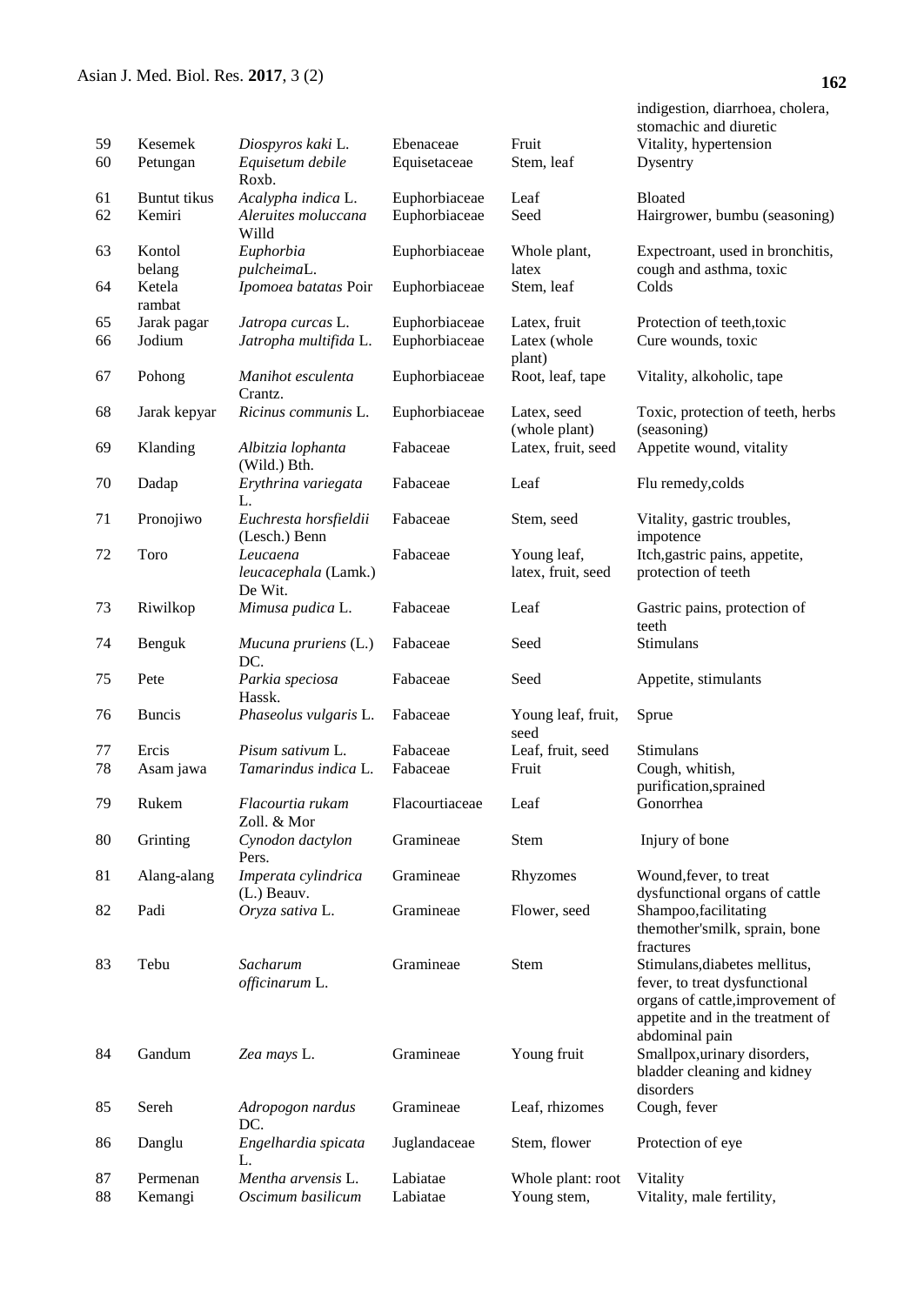|    | Asian J. Med. Biol. Res. 2017, 3 (2) |                             |           |              | 1                                                                                                                                   |
|----|--------------------------------------|-----------------------------|-----------|--------------|-------------------------------------------------------------------------------------------------------------------------------------|
|    |                                      | L.                          |           | leaf, flower | perfumedbody                                                                                                                        |
| 89 | Keningar                             | Cinnamomum<br>burmanii Bl.  | Lauraceae | stem         | Vitalitas, cold, nose infections,<br>common cold                                                                                    |
| 90 | <b>Sintok</b>                        | Cinnamomum sintoc<br>Bl.    | Lauraceae | <b>Stem</b>  | Tuberculosis, vitality                                                                                                              |
| 91 | Apokat                               | Persea americana<br>Miller. | Lauraceae | Fruit        | Sprue, smooth bowel<br>movement, hemorrhoid                                                                                         |
| 92 | Bawang prei,<br>tropong              | Alium fistulosum L.         | Liliaceae | Stem, leaf   | Tuberculosis., tonic,<br>aphrodisiac, diuretic,<br>carminative, appetizer,<br>antispasmodic, diarrhea,<br>dysentery and rheumatism. |
| 93 | Bawang<br>putih                      | Alium sativum L.            | Liliaceae | Stem, leaf   | Hypertension, cold,<br>cough, tuberculosis, diureticum,<br>panu/tinea versicolor, headache                                          |
| 94 | Lidah buaya                          | <i>Aloe vera Mill.</i>      | Liliaceae | Leaf         | Shampoo, body weakness and<br>in the treatment of pimples or                                                                        |

| kat       | Persea americana               | Lauraceae | Fruit      | Spr                    |
|-----------|--------------------------------|-----------|------------|------------------------|
| ang prei, | Miller.<br>Alium fistulosum L. | Liliaceae | Stem, leaf | mo <sup>'</sup><br>Tut |
| ong       |                                |           |            | aph                    |
|           |                                |           |            | cari                   |
|           |                                |           |            | anti                   |
|           |                                |           |            | dys                    |
| ang       | Alium sativum L.               | Liliaceae | Stem, leaf | Hy                     |
| h         |                                |           |            | cou                    |
|           |                                |           |            | pan                    |
| ıh buaya  | Aloe vera Mill.                | Liliaceae | Leaf       | Sha                    |
|           |                                |           |            | in tl                  |
|           |                                |           |            | acn                    |

|     | putih        |                                            |               |             | cough, tuberculosis, diureticum,<br>panu/tinea versicolor, headache |
|-----|--------------|--------------------------------------------|---------------|-------------|---------------------------------------------------------------------|
| 94  | Lidah buaya  | Aloe vera Mill.                            | Liliaceae     | Leaf        | Shampoo, body weakness and<br>in the treatment of pimples or        |
|     |              |                                            |               |             | acne.                                                               |
| 95  | Pandan suji  | Pleumele angustifolia<br>(Roxb.) N.T.Brown | Liliaceae     | Leaf        | Food color                                                          |
| 96  | Lidah mertua | Sansevieria<br>trifasciata Prain           | Liliaceae     | Leaf        | Smokeabsorber                                                       |
| 97  | Mladean      | Loranthussp.                               | Loranthaceae  | Whole plant | Cancer                                                              |
| 98  | Jamur impes  | Calvatia bovista (L.)<br>Van Overeem       | Lycoperdaceae | Fruit       | Itch/toxic, cancer                                                  |
| 99  | Pacar        | Lawsonia inermis L.                        | Lythraceae    | leaf        | Itch, nail polish                                                   |
| 100 | Locari       | Michelia champaca<br>L.                    | Magnoliaceae  | Fruit       | Perfumedbody, ritual                                                |
| 101 | Waron        | Abelmonchus<br>moschatus Medik.            | Malvaceae     | Flower      | Bitten by insect, skin allergies                                    |
| 102 | Kerut, garut | <b>Marantha</b><br>arundinacea L.          | Marantaceae   | Rhyzomes    | Powder skin, vitality                                               |
| 103 | Senggani     | Melastoma<br>polyanthum Bl.                | Melastomaceae | Leaf        | Highblood pressure drugs                                            |
| 104 | Mindi        | Melia azedarach L.                         | Meliaceae     | Leaf, fruit | Toxic, skin infection, skin<br>diseases.                            |
| 105 | Mahoni       | Switenia mahagoni<br>Jacq.                 | Meliaceae     | Fruit, seed | Headache, encok                                                     |
| 106 | Nangka       | Artocarpus<br>heterophyllus Lamk.          | Moraceae      | Young fruit | Dysentery                                                           |
| 107 | Ringin       | Ficus benyamina L.                         | Moraceae      | Leaf, fruit | Blood purifications, ritual                                         |
| 108 | Lo           | Ficus glomerata<br>Roxb.                   | Moraceae      | Fruit       | Dysentery, gonorrhea                                                |
| 109 | Awar-awar    | Ficus septica Burm.f.                      | Moraceae      | Leaf, fruit | Asthma, urinary problems,<br>constipation and vomiting              |
| 110 | Besaran      | Morus alba L.                              | Moraceae      | Fruit       | Vitality, bad thorax, stomach<br>worms, demam, hemorrhoid           |
| 111 | Kelor        | Moringa oleifera<br>Lamk.                  | Moringiaceae  | Leaf        | Tuberculosis, headache                                              |

118 Jambu wer *Prunus persica* Zieb. Myrtaceae Young leaf, Dysentery, improvement of

flower

Myrtaceae Stem, leaf Common cold, nose infections,

tuberculosis

112 Pisang *Musa paradisiaca* L. Musaceae Fruit, latex,

Reinw. ex Bl.

*leucadendron* L.

Burm.f.

O.K.

113 Kayu putih *Eucalyptus alba*

114 Jambu air *Eugenia aquea*

117 Poo *Melaleuca* 

115 Cengkeh *Eugenia aromatica*

ing<br>omach rhoid Itch, dysentery, hemorrhoid, ritual *Myrtaceae* Leaves, seeds Cold, cough, throat lozenges, malaria and toothache Myrtaceae Fruit Vitality Myrtaceae Flower Protection of teeth, cygarette 116 Salam *Syzygium polyanthum* Myrtaceae Leaf, fruit Rheumatism, body weakness

and in the treatment of pimples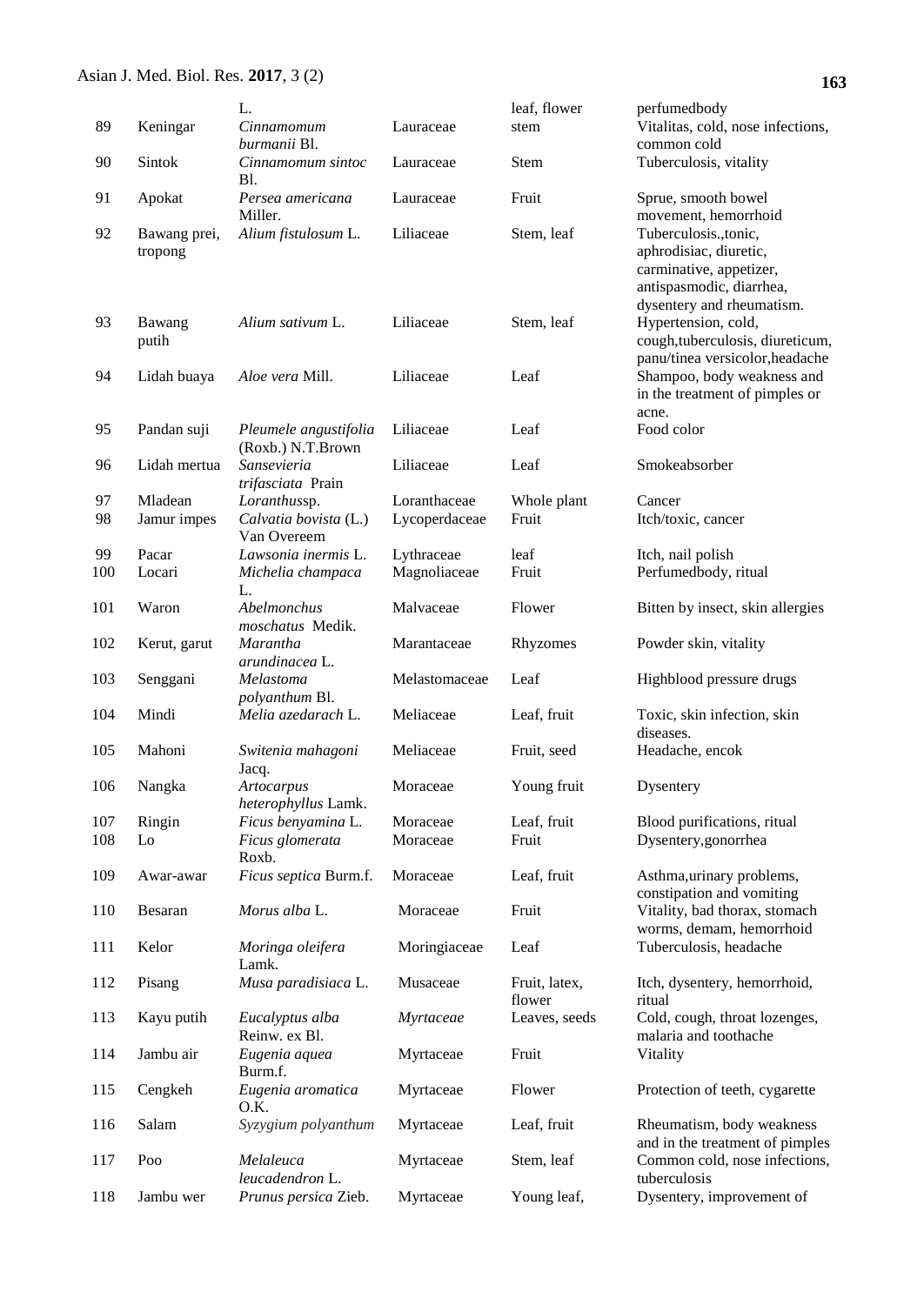| 119        | Jambu klutuk           | & Zucc.<br>Psidium quajava L.                                   | Myrtaceae                        | young fruit<br>Leaf, fruit | appetite, and stomach problems<br>Dysentery, dengue fever,<br>improvement of appetite, and                              |
|------------|------------------------|-----------------------------------------------------------------|----------------------------------|----------------------------|-------------------------------------------------------------------------------------------------------------------------|
| 120<br>121 | Blimbing<br>Tapak kuda | Averhoa carambola L.<br>Oxalis corniculata L.                   | Oxalidaceae<br>Oxalidaceae       | Fruit<br>Leaf              | stomach problems, dengue fever<br>Hypertension<br>Influenza                                                             |
| 122        | Pandan<br>wangi        | Pandanus<br>amaryllifolius Roxb.                                | Pandanaceae                      | Leaf                       | Foot aromatic flavoring, body,<br>ritual                                                                                |
| 123<br>124 | Meniran<br>Katu        | Phyllanthus ninuri L.<br>Sauropus androgynus<br>$(L.)$ Merr.    | Phyllanthaceae<br>Phyllanthaceae | Leaf, fruit<br>Whole plant | Cough<br>Facilitatebreastfeeding                                                                                        |
| 125        | Pinus                  | Pinus merkusii Jung &<br>de Vries                               | Pinaceae                         | Bark, resin                | Burns and scalds, boils, cough<br>and gastric troubles                                                                  |
| 126        | Sirih                  | Piper betle L.                                                  | Piperaceae                       | Whole plant                | Protection of teeth, nosebleed,<br>blood purification, used for<br>bath after delivery for body<br>care, skin allergies |
| 127        | Akar wangi             | Polygala paniculata<br>L.                                       | Polygalaceae                     | Root, leaf                 | Bronchitis, itch, cought                                                                                                |
| 128        | Paku jangan            | Diplazium esculentum<br>Swartz.                                 | Polypodiaceae                    | Rhyzomes                   | Dysentery                                                                                                               |
| 129        | Paku sarang            | Drynaria quercifolia<br>J.Sm.                                   | Polypodiaceae                    | Rhyzomes                   | Dysentery                                                                                                               |
| 130        | Jamur kayu             | Ganoderma cochlear<br>(Bl. et Nees Murrill.                     | Polyporaceae                     | Badan buah                 | Skin diseases, used for bath<br>after delivery for body care                                                            |
| 131        | Delima                 | Punica granatum L.                                              | Punicaceae                       | Radix, fruit               | Vitality, wormy, dysentery                                                                                              |
| 132        | Stroberi               | Fragaria fista L.                                               | Rosaceae                         | Fruit                      | Sprue disentery                                                                                                         |
| 133        | Melati                 | Jasmicum sambac Ait.                                            | Rosaceae                         | Flower                     | Deodorizer body                                                                                                         |
| 134        | Apel                   | Pyrus malus L.                                                  | Rosaceae                         | Fruit                      | Vitality, sprue                                                                                                         |
|            |                        |                                                                 |                                  |                            |                                                                                                                         |
| 135        | Mawar                  | Rosa multiflora<br>Thunb.                                       | Rosaceae                         | Flower                     | Deodorizer body, ritual                                                                                                 |
| 136        | Grunggung              | Rubus rosaefolius J.E.<br>Smith                                 | Rosaceae                         | Fruit                      | Sprue, astringens                                                                                                       |
| 137        | Kina                   | Cinchona ledgeriana<br>Moens.                                   | Rubiaceae                        | Stem skin                  | Malaria fever                                                                                                           |
| 138        | Kopi                   | Coffea arabica L.                                               | Rubiaceae                        | Fruit, seed                | Hipertention, used in stomach<br>ache, headache                                                                         |
| 139        | Mengkudu               | Morinda citrifolia L.                                           | Rubiaceae                        | Fruit                      | Diabetes mellitus, hipertention                                                                                         |
| 140        | Simbukan               | Paederia scandens<br>(Lour.) Merr.                              | Rubiaceae                        | Young stem, leaf           | Bloated stomach, headache                                                                                               |
| 141        | Jeruk nipis            | Citrus aurantifolia<br>$(Ch.\&P.)$ Sw.                          | Rutaceae                         | Leaf, fruit                | In the treatment of asthma,<br>cough, tuberculosis                                                                      |
| 142        | Jeruk bali             | Citrus maxima<br>(Burm.) Merr.                                  | Rutaceae                         | Fruit                      | Vitality, toothpowder for teeth<br>diseases and in infections.                                                          |
| 143        | Jeruk keprok           | Citrus nobilis Lour.                                            | Rutaceae                         | Fruit                      | Sprue, toothpowder for teeth<br>diseases and in infections.                                                             |
| 144        | Jeruk manis            | Citrus sinensis Osb.                                            | Rutaceae                         | Fruit                      | Sprue, toothpowder for teeth<br>diseases and in infections.                                                             |
| 145        | Lengkeng               | Lechi sinensis Sonn                                             | Sapindaceae                      | Fruit                      | Vitality                                                                                                                |
| 146        | Lerak                  | Sapindus rarak D.C.                                             | Sapindaceae                      | Fruit                      |                                                                                                                         |
|            |                        |                                                                 |                                  |                            | Soap, shampoo, iradicate insect                                                                                         |
| 147        | Sawo                   | Achras zapota L.                                                | Sapotaceae                       | Young fruit                | Dysentery                                                                                                               |
| 148        | Jamur grigit           | Schizophyllum alneum<br>$(L.)$ Schr;<br>Schzophyllum<br>commune | Schizophyllaceae                 | Fruit body                 | Vitality                                                                                                                |
| 149        | Rumput kuda            | Selaginella ornata<br>Spring                                    | Selaginellaceae                  | Whole plant                | Dysentery                                                                                                               |
| 150        | Cubung<br>tingkat      | Brugmansia candida<br>Pers.                                     | Solanaceae                       | Leaf, fruit,<br>flower     | Gonorrhea, used to reduce<br>general body inflammation,<br>intoxication, loss of appetite                               |
| 151        | Cubung                 | <b>Brugmansia</b><br>suaveolens Barcht. &                       | Solanaceae                       | Leaf, fruit,<br>flower     | Gonorrhea, eye medicationused<br>to reduce general body                                                                 |

**164**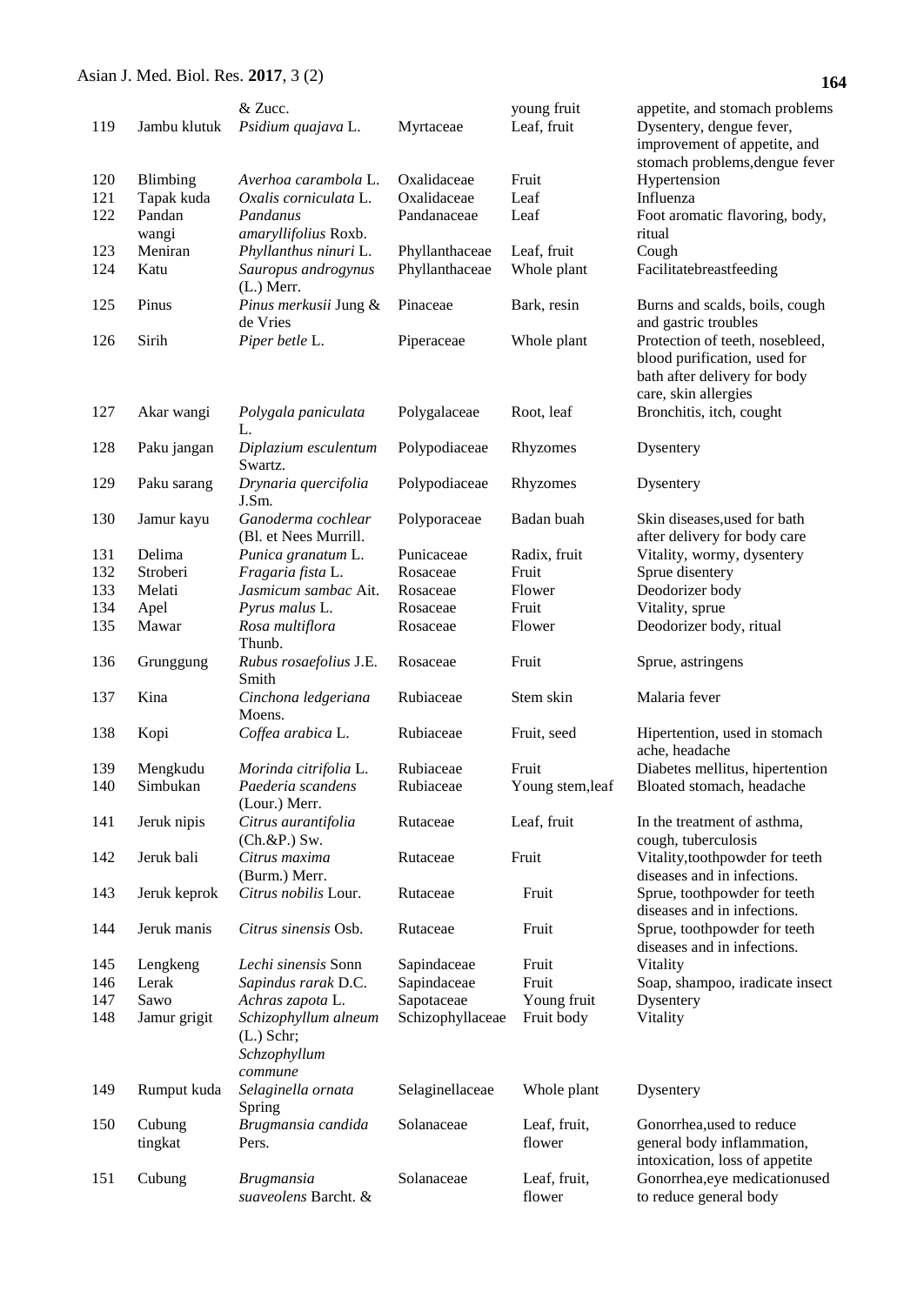# **165**

|            |                       | Presl.                                        |                                |                            | inflammation, intoxication, loss                                  |
|------------|-----------------------|-----------------------------------------------|--------------------------------|----------------------------|-------------------------------------------------------------------|
| 152        | Lombok                | Capsicum anuum L.                             | Solanaceae                     | Fruit                      | of appetite<br>Cold, cough, vitality, stimulans,                  |
|            | kriting               |                                               |                                |                            | sweatbullets                                                      |
| 153        | Pedesan,              | Capsicum frutescent                           | Solanaceae                     | Fruit and leaf             | Flu, vitality, stimulans,                                         |
|            | rawit                 | L.                                            |                                |                            | sweatbullets                                                      |
| 154        | Kangkung              | Ipomoea aquatica                              | Solanaceae                     | Young stem,                | Smooth bowel movements,                                           |
|            |                       | Fosrk.                                        |                                | leaf                       | hemorrhoid, constipation,                                         |
|            |                       |                                               |                                |                            | control dandruff, skin diseases,<br>constipaton, vomitting        |
| 155        | Tomat                 | Lycopersicum                                  | Solanaceae                     | Fruit                      | Eyepain medications, Sprue,                                       |
|            |                       | esculentum Mill.                              |                                |                            | ambeien (hemorrhoid)                                              |
| 156        | Mbako, soto           | Nicotiana tabacum L.                          | Solanaceae                     | Young                      | Bitten by asnake, tooth                                           |
|            |                       |                                               |                                | stem,leaf                  | ache, malaria(mosquito)                                           |
| 157        | Ciplukan              | Physalis heterophyla                          | Solanaceae                     | Whole plant                | Wound, medicine, sprue,                                           |
| 158        | Lombok udel           | L., Physalis minima L.<br>Solanum capiscatrum | Solanaceae                     | Fruit                      | diabetes mellitus                                                 |
|            |                       | L.                                            |                                |                            | Sprue                                                             |
| 159        | Ranti                 | Solanum nigrum L.                             | Solanaceae                     | Leaf, fruit                | Stimulants, fasility urinare,                                     |
|            |                       |                                               |                                |                            | used for abortionand painful                                      |
|            |                       |                                               |                                |                            | secretions from ears                                              |
| 160        | Pokak                 | Solanum torvum Sw.                            | Solanaceae                     | Fruit                      | Stimulans, appetiteabnormal                                       |
|            |                       |                                               |                                |                            | and painful secretions from ears                                  |
| 161<br>162 | Kentang<br>Teh        | Solanum tuberosum L.<br>Camelia sinensis (L.) | Solanaceae<br>Theaceae         | Stem<br>Leaf               | Vitality, appetite, ritual<br>Vitality, urinary, skin cleansers,  |
|            |                       | O.K.                                          |                                |                            | dysentery                                                         |
| 163        | Adas                  | Foeniculum vulgare                            | Umbelliferae                   | Whole plant                | Stimulans, fever, cought, in the                                  |
|            |                       | Mill.                                         |                                |                            | treatment of asthma.                                              |
| 164        | Purwoceng             | Pimpinella pruacan                            | Umbelliferae                   | Whole plant                | Vitality for men, diabetes                                        |
|            |                       | Molkenb.                                      |                                |                            | mellitus                                                          |
| 165        | Calingan,<br>pepagan  | Centella asiatica Urb.                        | Umbelliferae                   | Leaf                       | Astma, bladder stones                                             |
| 166        | Janggut wesi          | Usnea dasypoga                                | Usneaceae                      | Fruit                      | Vitality, Javanes                                                 |
|            |                       | (Acharius) Nylander                           |                                |                            | traditionalherbal people                                          |
| 167        | Mentigi               | Vaccinum                                      | Vaccinaceae                    | Fruit                      | Vitality                                                          |
|            |                       | varingiaefolium (Bl.)                         |                                |                            |                                                                   |
|            |                       | Miq                                           |                                |                            |                                                                   |
| 168        | Waung,<br>telekan     | Lantana camara L.                             | Verbenaceae                    | Whole plant                | Toxic, leaf paste applied to<br>treat allergy, athlete's foot and |
|            |                       |                                               |                                |                            | ringworm.                                                         |
| 169        | Pecut kuda            | Stachytarpetha indica                         | Verbenaceae                    | Whole plant                |                                                                   |
|            |                       | $(L.)$ Vahl                                   |                                |                            |                                                                   |
| 170        | Anggur                | Vitis vinifera L.                             | Vitaceae                       | Fruit                      | Vitality, facilitatingurination                                   |
| 171        | Jamur                 | Volvaria volvacea                             | Volvariaceae                   | Fruit                      | Skin diseases, vitality                                           |
| 172        | kancing<br>Laos       | (Bull.) Fries<br>Alpinia galanga (L.)         | Zingiberaceae                  | Rhyzomes                   | Liver disease, fungi.                                             |
|            |                       | Wild.                                         |                                |                            | rheumatism, body weakness                                         |
|            |                       |                                               |                                |                            | and in the treatment of pimples                                   |
|            |                       |                                               |                                |                            | or acne.                                                          |
| 173        | Kapulogo              | Amomum                                        | Zingiberaceae                  | Rhyzoma,                   | Analgetic, tuberculosis                                           |
|            |                       | cardanomum L.                                 |                                | fruit, seed                |                                                                   |
| 174<br>175 | Ganyong<br>Temu ireng | Canna edulis Ker.                             | Zingiberaceae<br>Zingiberaceae | Rhizomes, leaf<br>Rhyzomes | Powder skin, dysentery<br>Javanes Traditional herbal,             |
|            |                       | Curcuma aeruginosa<br>Roxb.                   |                                |                            | helminthic                                                        |
| 176        | Kunyit                | Curcuma domestica                             | Zingiberaceae                  | Rhyzomes                   | Fungi, liver, food color                                          |
|            |                       | Val.                                          |                                |                            |                                                                   |
| 177        | Temu lawak            | Curcuma xanthorhiza                           | Zingiberaceae                  | Rhyzomes                   | Hipertention, liver, cancer                                       |
|            |                       | L.                                            |                                |                            |                                                                   |
| 178        | Kunci                 | Kaempferia<br>angustifolia Rosc.              | Zingiberaceae                  | Rhyzomes                   | Vitality                                                          |
| 179        | Kencur                | Kaempferia galanga                            | Zingiberaceae                  | Rhyzomes                   | In the treatment of asthma,                                       |
|            |                       |                                               |                                |                            |                                                                   |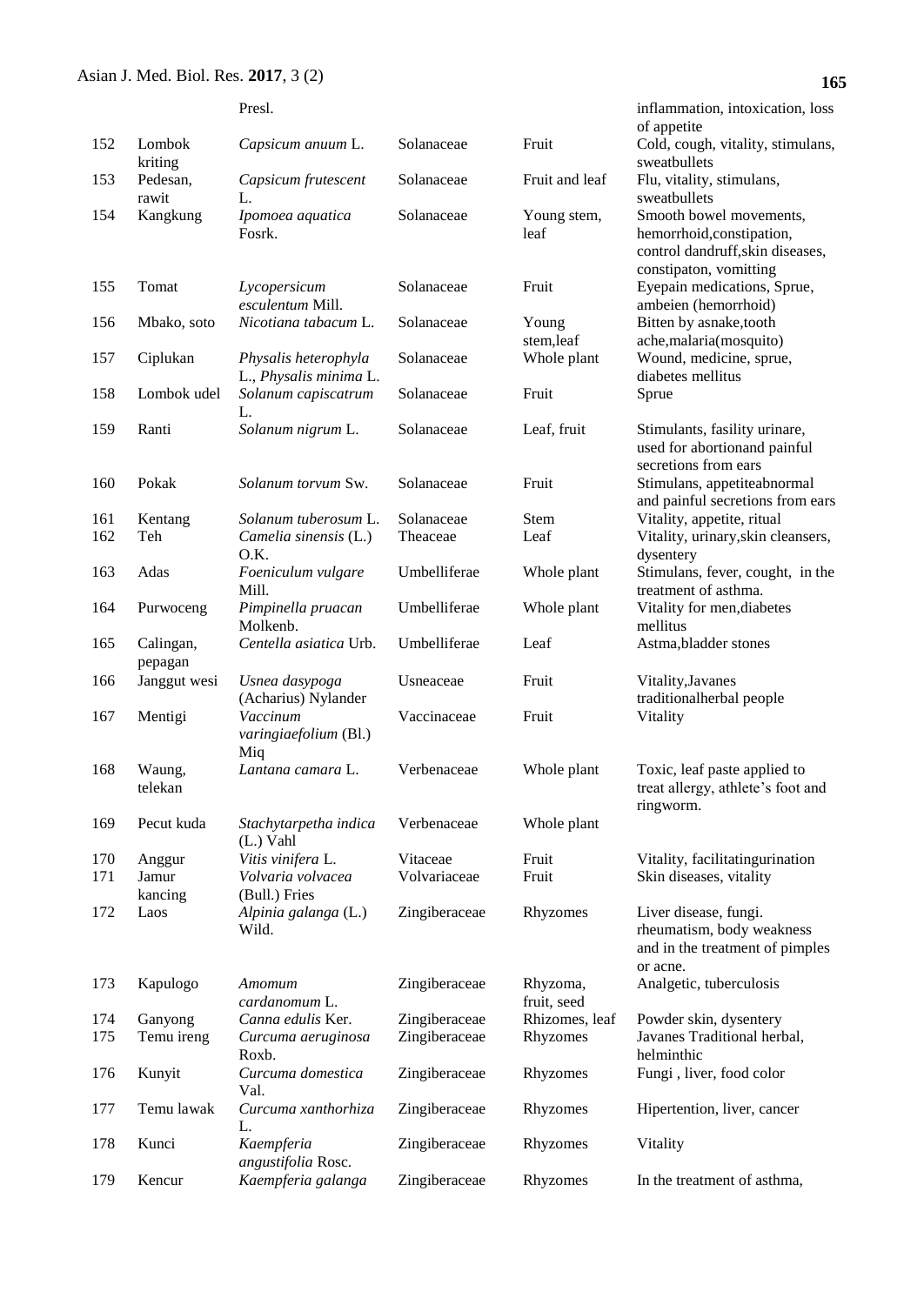| 180 | Lempuyang     | Zingiber aromaticum<br>Val.  | Zingiberaceae | Rhyzomes | broken bones, sprains<br>Vitality (Javanese traditional<br>herbal) |
|-----|---------------|------------------------------|---------------|----------|--------------------------------------------------------------------|
| 181 | Jae, jae wono | Zingiber officinale<br>Roxb. | Zingiberaceae | Rhyzomes | Vitality, blood purification,<br>sprained                          |

The results showed that part of the plant used as an ingredients medicine consistingof rhizomes, sap, roots, stem bark, leaf, flower, fruit and seed. Total of 181 plant species determinate of Tengger and Java people existing in the region. The indigenous knowledge and useful medicine of plants is magnificent and one species dancukan (*Gardenia palmata*) very toxic. Family ethnomedicine plants that have large members includes Euphorbiaceae (8 species), Fabaceae (10 species), Zingiberaceae (10 species), Solanaceae (12 species) and Asteraceae (15 species).On the other hand family importance e.g. Rosaceae (*Pyrus malus*), Araceae (*Acorus calamus*), Myrtaceae (*Prunus persica*), Musaceae (*Musa paradisiaca*), Caricaceae (*Carica papaya*, *Carica pubescent*), Apiaceae (*Foeniculum vulgare*). The number of plants used to treat more than 60 diseases. The necessity of traditional Tengger people'sknowledge driven by the needs formal life in their environment. Related to the needs they have to manage, used, controled and market.

The research of local knowledge should be followed with the knowledge of ethics, which in turn flows into the validity and regulatory framework. Local knowledge is the basic which is very useful to support scientific research (ethics) and as the key in the developingpolicies in plants with pharmacological value, ultimately for the national and international markets.The traditional knowledge of Tengger tribe about the medicine becomethe important and very valuable in the development of the pharmacology fields.

The less of government attention, foolishness, poverty, ignorance and lack of modern health facilities, so the most local people use traditional medicine in everyday life. Most of special Tengger people gain strength with mantra (suwuk), both in the compounding and the implementation of their traditional medicine. A knowledge of how public compounding medicinal plant materials are to combat against various diseases, although regional differences within a tribe into a traditional knowledge that very important.Recentlythe use of medicinal plants by the Tengger tribe and Java people beginning to be, due to less practical, especially on the younger generation.Based on the results of this study conducted on Ethno-medicine local people as follows: (a) Traditional knowledge of medicinal plants. (b) Compounding techniques of medicine, selection types of plant, organs and types of diseases.

#### **4. Conclusions**

An ethnomedecinal survey was carrying in district Poncokusumo Malang, Province East Java, Indonesia for documentation of importan plants diversity and information from local people. Total of 181 plant species determinate of Tengger and Java people existing in the region. The indigenous knowledge and useful medecine of plants is magnificent. Family ethnomedicine plants that have large members includes Euphorbiaceae (8 species), Fabaceae (10 species), Zingiberaceae (10 species), Solanaceae (12 species) and Asteraceae (14 species).The number of plants used to treat more than 60 diseases.The treatment done by a medicine man or shaman from Tengger people by ritual treatment with called "Suwuk".Qualitative approach (emic) must be followed research ethic with intensive, and phytochemicals present identity. This study can be references to Perhutani, Bromo Tengger Semeru National Park (BTS NP), local people, companies, and pharmacology for further development.

#### **Acknowledgements**

First of all the researcher gives special thanks to the Herbarium Departementof Biologi(H Bio Unibraw) for their help and co-operation extended in several ways. The researcheralso gives special acknowledgement to Competitive Eminent Research Projects of Higher Education PHK Brawijaya University, so that the research could be conducted. The researcher also give thanks to the local communities of local people ddistrict Poncokusumo, Malang, East Java, Indonesia. Last but not least, we also thank for the supportfrom the leader BTS NP, Perhutani and of the leader local and Tengger people in Malang. Recommendations Qualitative approach (emic) must be followed research ethic with intensive, and phytochemicals present identity. This study can be references to Perhutani, Bromo Tengger Semeru National Park (BTS NP), local people, companies, and pharmacology for further development.

### **Conflict of interest**

None to declare.